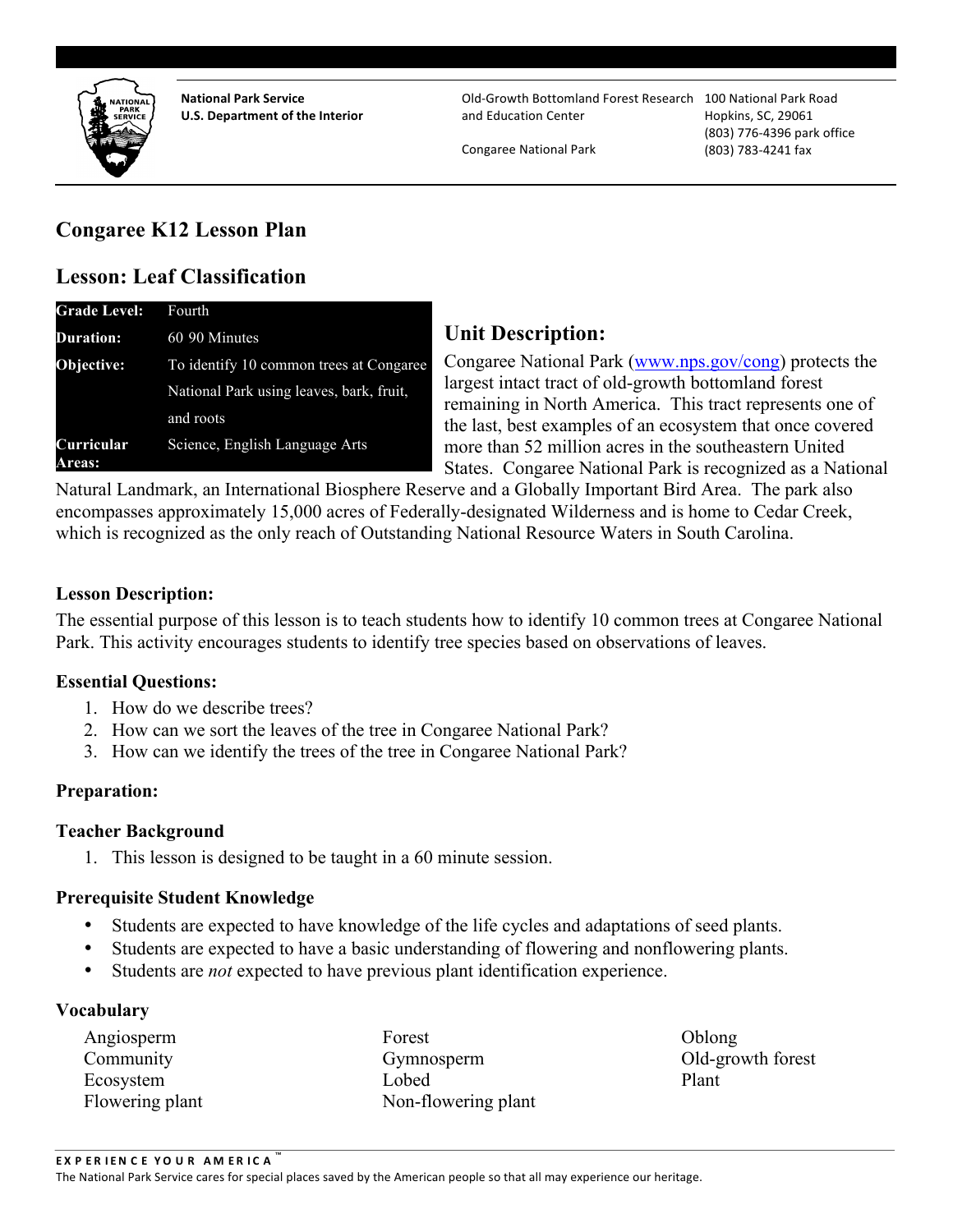

**National Park Service** 

**U.S. Department of the Interior and Education Center Hopkins, SC, 29061 National Park Service National Park Service Cold-Growth Bottomland Forest Research** 100 National Park Road and Education Center

Congaree National Park (803) 783-4241 fax

**Hopkins, SC, 29061** (803) 776-4396 park office

# **Key Materials and Equipment**

- 1. Flowering / Non-flowering plant poster
- 2. Leaf identification basics poster
- 3. Datasheet
- 4. A variety of different leaves for sorting
- 5. Common tree identification sheets

#### **Teacher Preparation (15 minutes)**

- 1. Collect leaves to be used for the leaf sorting activity
- 2. Print and organize materials, including posters and handouts

#### **Instructional Objectives using the "5E" Model:**

#### **Engagement "How do we describe trees?"** (10 minutes):

- 1. Present the following writing prompt to students and encourage them to brainstorm and respond to the question: *What Makes a Tree, a Tree?*
- 2. Have students talk with a partner to brainstorm characteristics of trees. Let student pairs share their responses aloud, while the instructor records main ideas on the board.
- 3. In addition to other characteristics, emphasize the three specific characteristics that distinguish a tree as a tree.
	- a. A tree is at least 13 feet in height at maturity.
	- b. A tree is at least three inches in Diameter at Breast Height (DBH), which is equivalent to 4 ½ feet above the ground.
	- c. A tree has a defined crown.
- 4. Tell students: Of all of the characteristics of trees, we use the leaves to identify trees in Congaree National Park. This is because they are easy to see from a distance and are distinct to each type of tree. Let's continue to explore the leaves of the trees in the Park.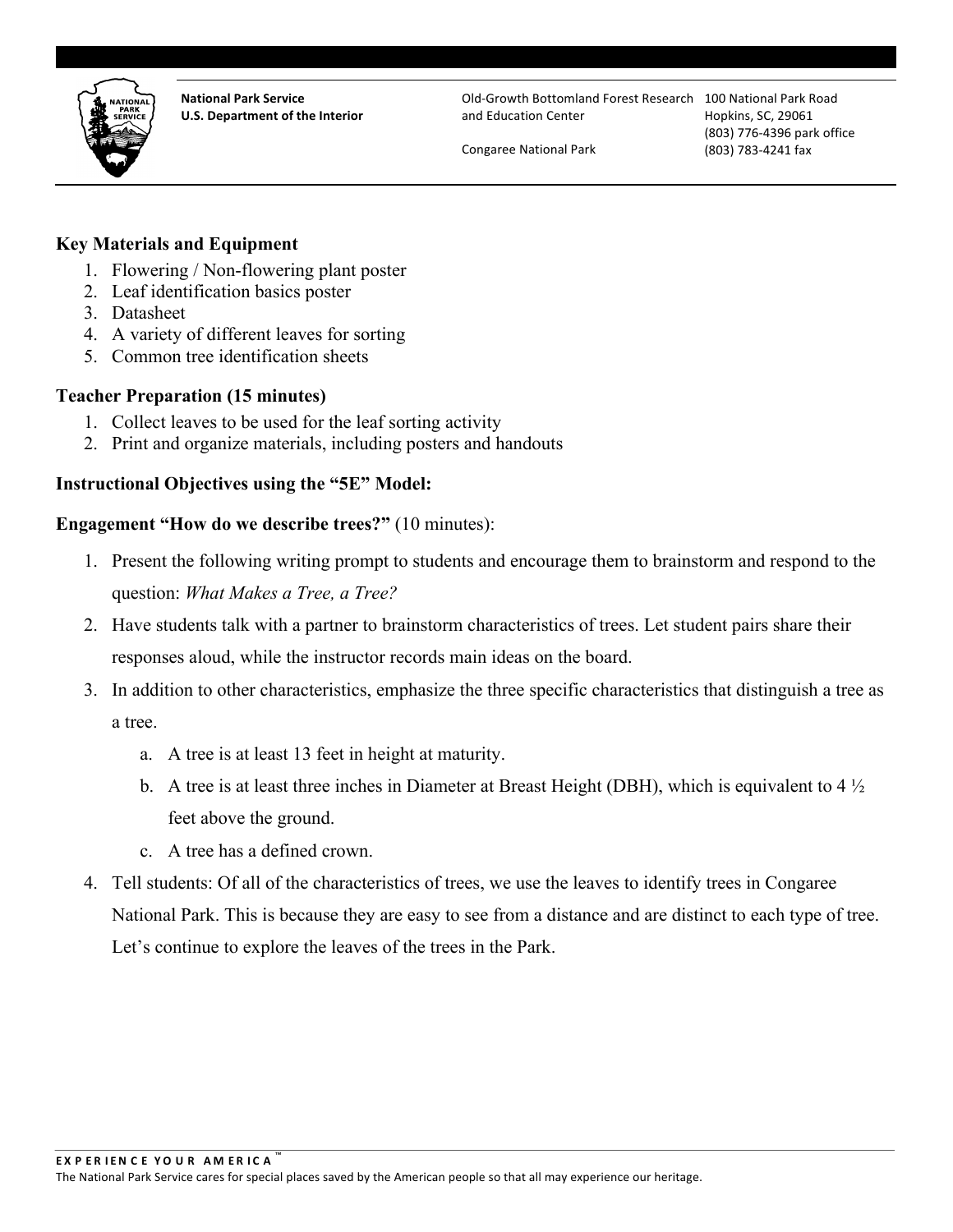# **Exploration (at School Site)** (20 minutes):

- 1. Take the students on a "Leaf Walk" around their school grounds. (If taking a group walk is difficult to arrange, perhaps students can bring leaves in from home.)
- 2. During the "Leaf Walk," each student can bring a bag for collecting leaves. Encourage students to collect a variety of leaves.
- 3. During the walk, ask students questions such as:
	- a. Where do you see leaves?
	- b. Do you see leaves anywhere else?
	- c. What do you notice about the leaves?
	- d. What do you notice about the trees?
	- e. Do all the trees have the same kind of leaves?
	- f. Besides leaves, what other parts of a tree can you see?

(If it is not a good time of year for viewing leaves on trees, you could have students look through books or online photographs of leaves.)

- 4. After the "Leaf Walk", give students time to write down what they observe about several leaves. As a group, show and discus features of different leaves they have collected. Are they alike? Are the different? How so?
- 5. Ask students to sort through and make several piles of their leaves based on their characteristics. Allow students to share how they sorted/grouped their leaves and what features they used.
- 6. Tell them that many scientists, such as biologist, group organisms based on their features. We call this classifying.
- 7. Give students more opportunities to reclassify their leaves based on its features.

**Engagement (At Congaree) . I hear you have been learning about biologist and how they like to classify leaves! We have a lot of leaves here at Congaree to investigate! But before we do, what can you tell me about the leaves you have been observing?** 

# **Exploration (10 minutes) How can we sort the leaves of the tree in Congaree National Park?**

1. Divide students into groups of three to four students, making sure each group has a table at which to work.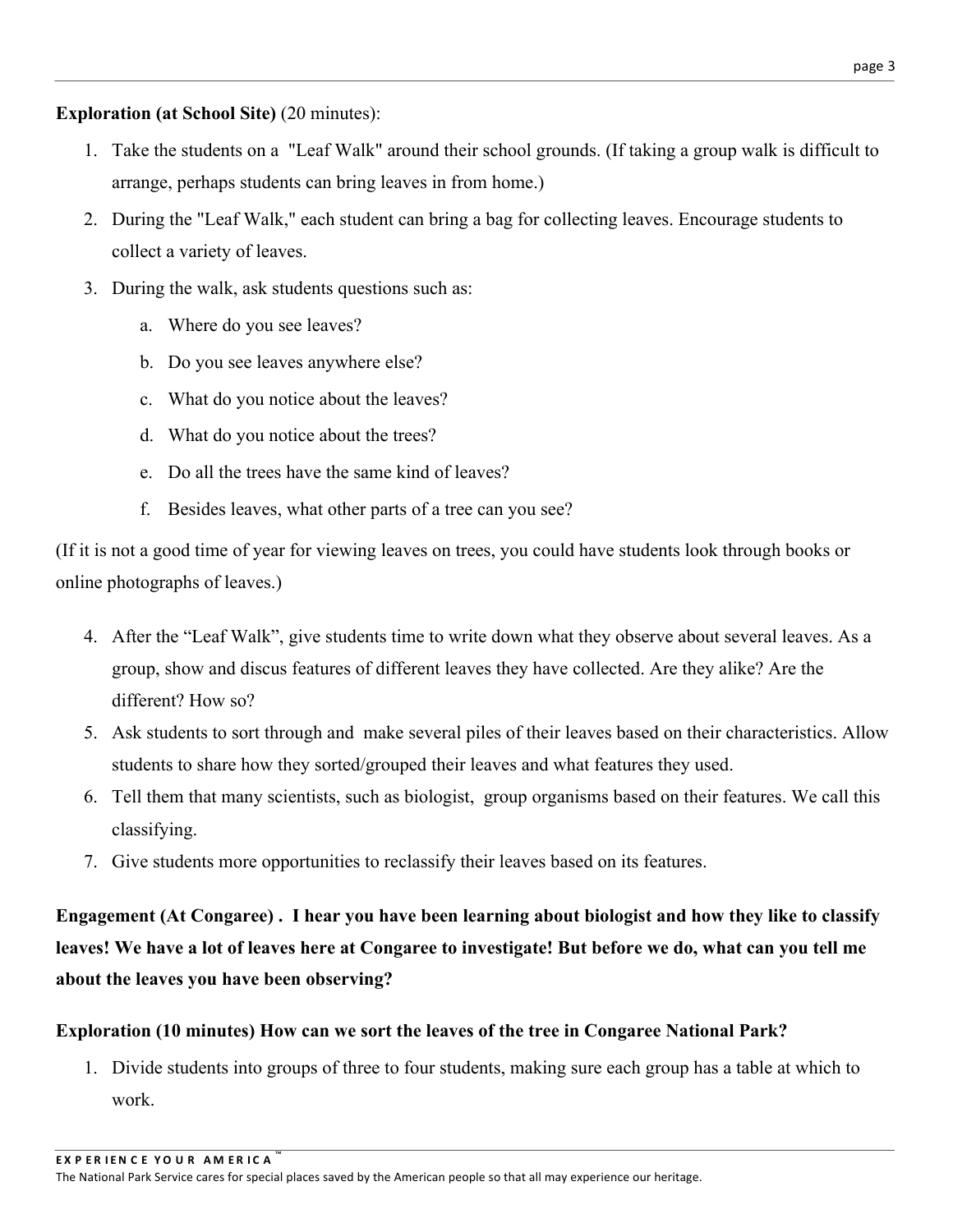- 2. Provide a collection of leaves from the trees in Congaree National Park (or leaf pictures if no leaves are available) for each group. Explain that they are going to continue being biologist but that you need help classifying the leaves from right here in Congaree.
- 3. Prompt Students: *How can I classify leaves?* Let them share their ideas from the engagement they did prior to coming.
- 4. Reinforce their Students should observe the leaves and decide how they want to sort the leaves. The number of groups and the characteristic for sorting is determined by the group.
- 5. Encourage students to find an additional way to sort the leaves.
- 6. Let each group share how they sorted the leaves.

# **Elaboration (20 minutes) How can we identify the trees of the tree in Congaree National Park?**

- 1. After discussing the various characteristics of the leaves, guide students to consider the two main ways that leaves are identified in the Park – lobe and edge.
- 2. Introduce students to the Basic Broadleaf Classification chart for identifying leaves. (p. 10 of 'small'.pdf)
- 3. Sort the leaves from the Exploration again using these traits.
- 4. Distribute common tree identification sheets to help students prepare for the tree identification walk.
- 5. Instruct students not to touch any plants during the tree identification walk, especially in areas where poisonous plants are prevalent. *Note: If the students are not familiar with poison ivy, the instructor should point it out.*
- 6. Instruct students NOT to pull leaves, bark, fruit, or any other tree parts from a tree. Not only is defacing a tree illegal in a National Park, it also compromises the tree's health and demonstrates a lack of respect toward the environment.

# **Extension (20 minutes) Tree Identification Walk**

- 1. Lead students on the tree identification walk and urge them to work alone or in pairs to identify trees using the common tree identification sheets and their classroom experience.
- 2. Stop along the walking route to identify common trees by leaves, bark, and fruit as they are encountered.
- 3. Allow students to explore other elements of the environment, but keep the main focus on trees and other plants.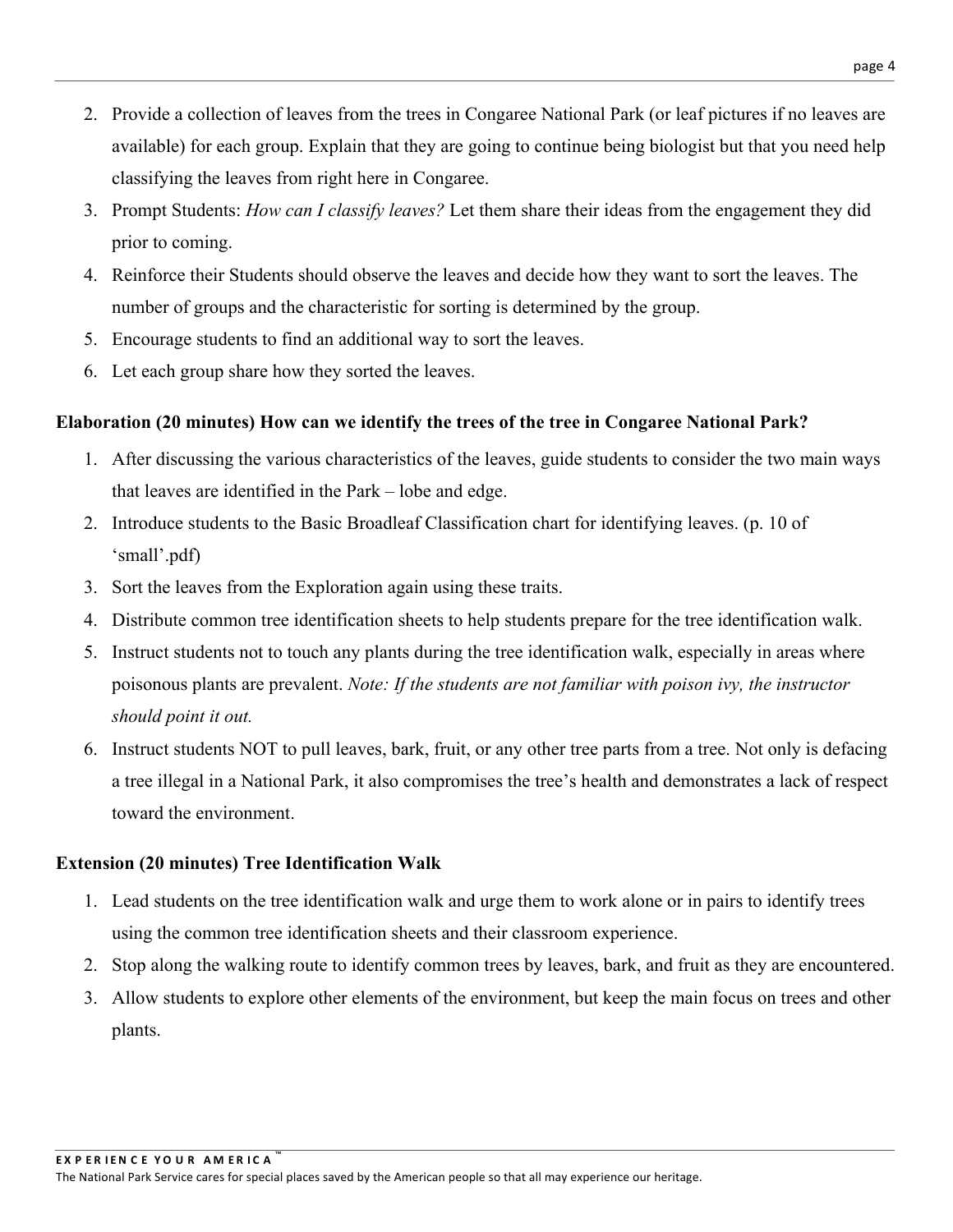# **Evaluation**

1. No evaluation is currently used, but students are invited to write journal entries about their experiences at camp.

# **Standards Correlations**

# **Core Science Standards (2005):**

- 4-1.1: Classify observations as either quantitative or qualitative.
- 4-1.7: Use appropriate safety procedures when conducting and investigation.
- 4-2.1: Classify organisms into major groups (including plants or animals, flowering or nonflowering plants, and vertebrates [fish, amphibians, reptiles, birds, and mammals] or invertebrates) according to their physical characteristics.

# **Core Science Standards (2014):**

 of plants and animals allow them to survive, grow, and reproduce. **Standard 4.L.5:** The student will demonstrate an understanding of how the structural characteristics and traits

**4.L.5A. Conceptual Understanding:** Scientists have identified and classified many types of plants and animals. Each plant or animal has a unique pattern of growth and development called a life cycle. Some characteristics (traits) that organisms have are inherited and some result from interactions with the environment.

**Performance Indicators:** Students who demonstrate this understanding can:

**4.L.5A.1** Obtain and communicate information about the characteristics of plants and animals to develop models which classify plants as flowering or nonflowering and animals as vertebrate or invertebrate. **4.L.5A.2** Analyze and interpret data from observations and measurements to compare the stages of development of different seed plants.

# **Other Science and Allied Standards:**

# **English Language Arts**

- 4-W2.1: Demonstrate the ability to use writing to explain and inform.
- 4-W2.2: Continue using writing to learn, entertain, and describe.
- 4-C1.1: Demonstrate the ability to face an audience, make eye contact, and use the appropriate voice level.
- 4C1.4: Demonstrate the ability to participate in conversations and discussions by responding appropriately.
- 4-C2.1: Demonstrate the ability to follow multi-step oral directions.
- 4-C2.2: Demonstrate the ability to listen for meaning in conversations and discussions.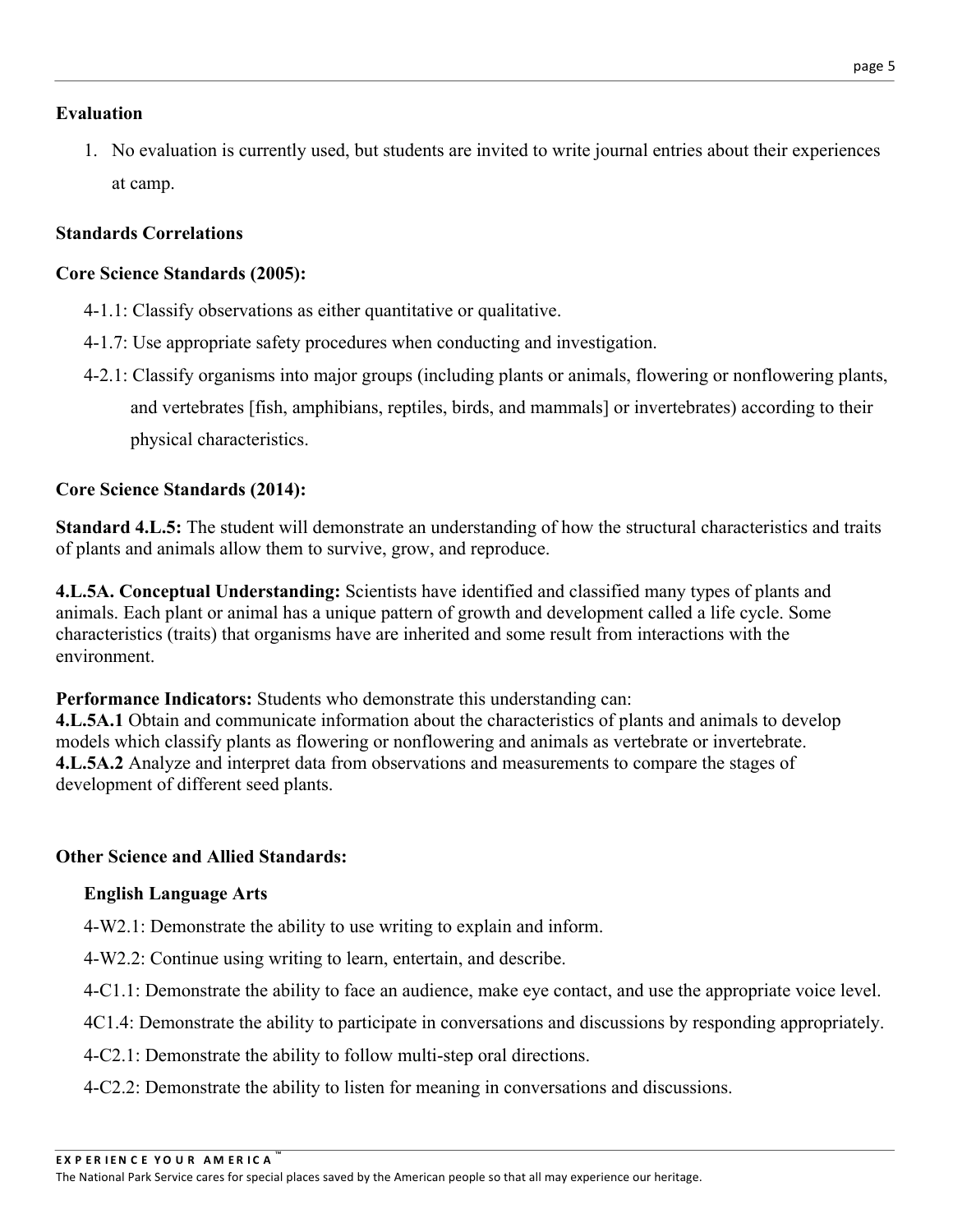4-C2.5: Demonstrate the ability to distinguish between fact and opinion, comparing and contrasting information and ideas, and making inferences with regard to what he or she has heard.

4-RS3.2: Demonstrate the ability to organize information on the basis of observation.

# **Attachments:**

- Flowering / Non-flowering plant poster
- Leaf identification basics poster
- Datasheet
- Leaf rubbing worksheets
- Common tree identification sheets

#### **Resources:**

- 1. Congaree National Park website: www.nps.gov/cong
- 2. Please contact David Shelley for more information:

# **Acknowledgements:**

This lesson was initially designed by Erin Eberstein as a Student Conservation Association (SCA) Environmental Education Intern at the Old-Growth Bottomland Forest Research and Education Center. This lesson was significantly edited and augmented by Dana Hutto with the University of South Carolina.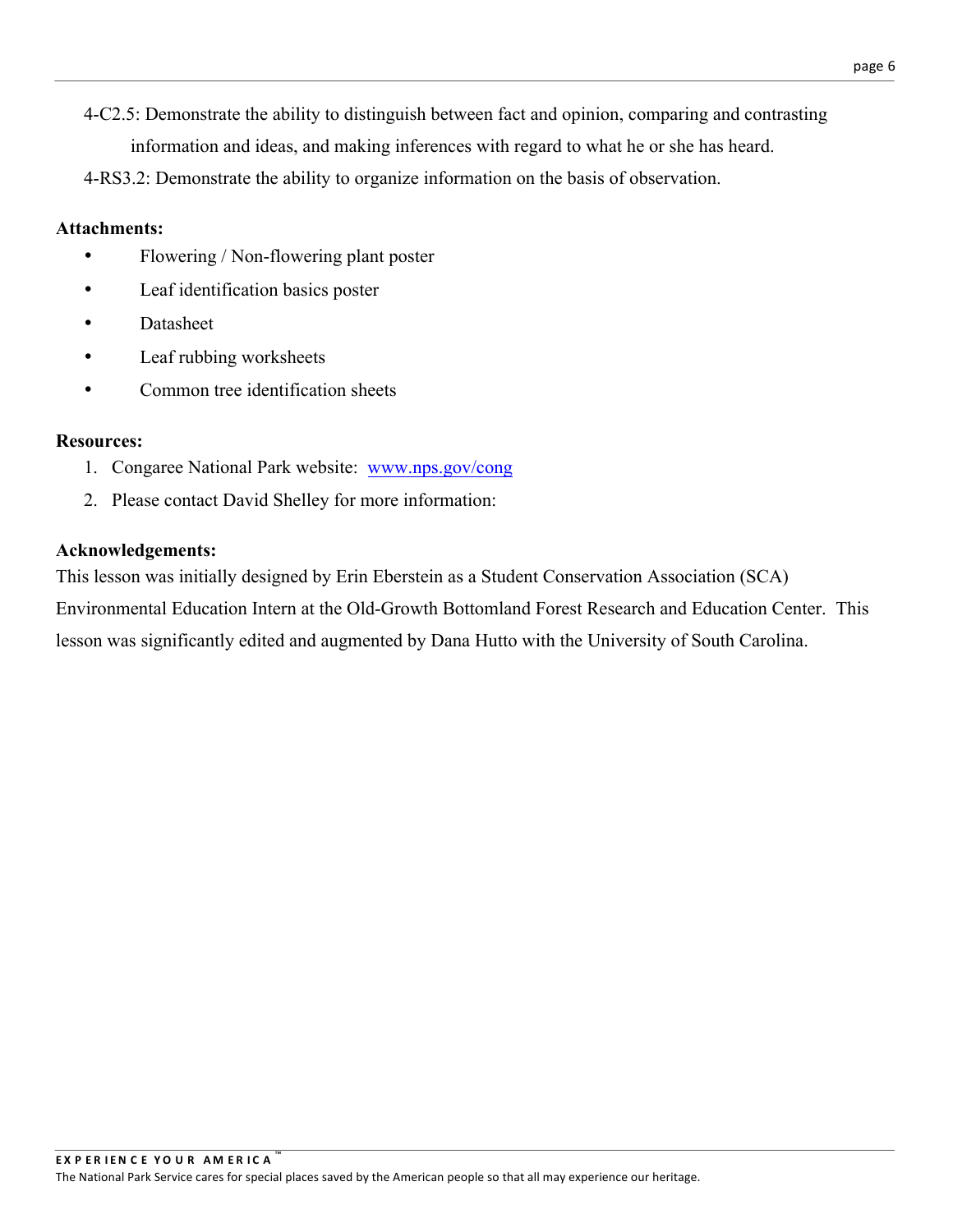

National Park Service<br>U.S. Department of the Interior

Old-Growth Bottomland Forest Research and Education Center<br>Congaree National Park

# Congaree Dendrology

| <b>Scientific Group</b>                     | Gymnosperm<br>("exposed" seeds)                                                                                      | Angiosperm<br>("contained" seeds)                                                                                   |  |
|---------------------------------------------|----------------------------------------------------------------------------------------------------------------------|---------------------------------------------------------------------------------------------------------------------|--|
| Flowering?                                  | <b>No</b>                                                                                                            | <b>Yes</b>                                                                                                          |  |
| Leaf type                                   | <b>Needles</b>                                                                                                       |                                                                                                                     |  |
| <b>Normal Annual</b><br><b>Leaf Pattern</b> | "evergreen" - does<br>not lose leaves in the fall                                                                    |                                                                                                                     |  |
| Interesting<br><b>Congaree Facts</b>        | <b>Bald Cypress is a deciduous</b><br>gymnosperm! It has needles<br>and cones, but looses its<br>needles every fall. | Holly is an evergreen<br>angiosperm! It has broadleaves<br>and flowers, but does not lose<br>its leaves every fall. |  |
| Interesting<br>Facts                        | The tallest trees on earth<br>are gymnosperms!                                                                       | There are over 300,000 species<br>of angiosperms, making them<br>the most diverse group of<br>plants on earth!      |  |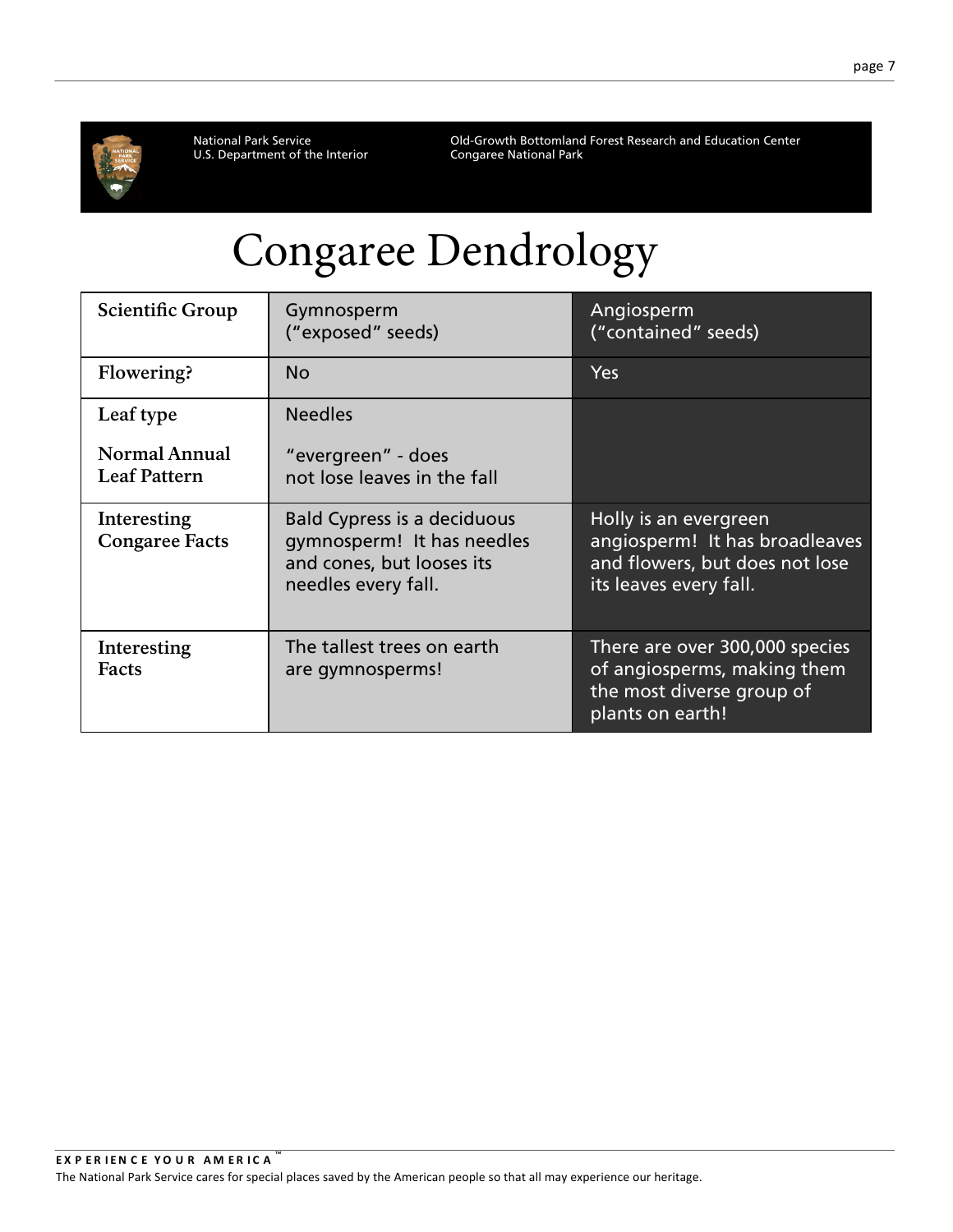